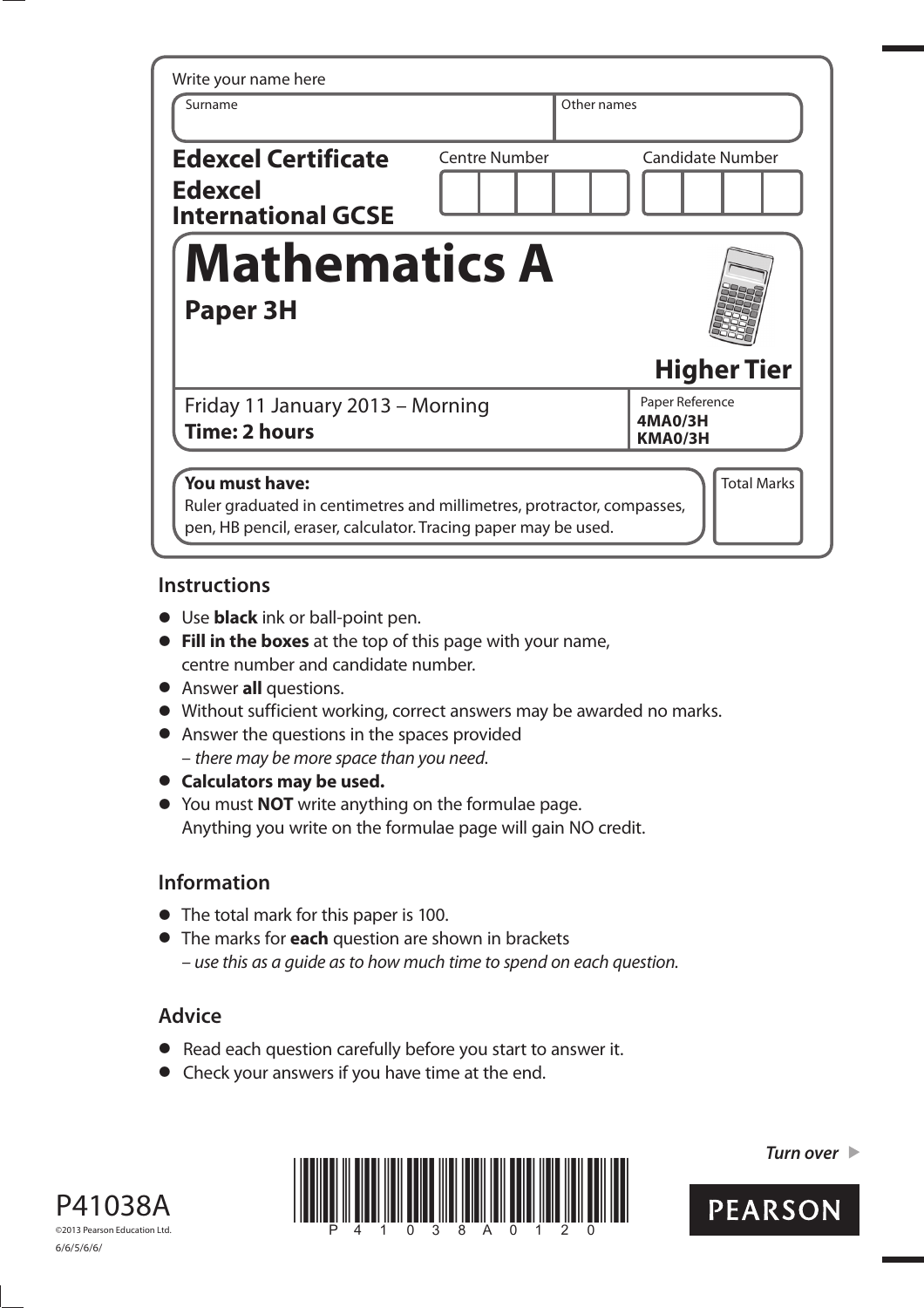

**ay area dan fan fan fan fan fan fan fan fan fan III**I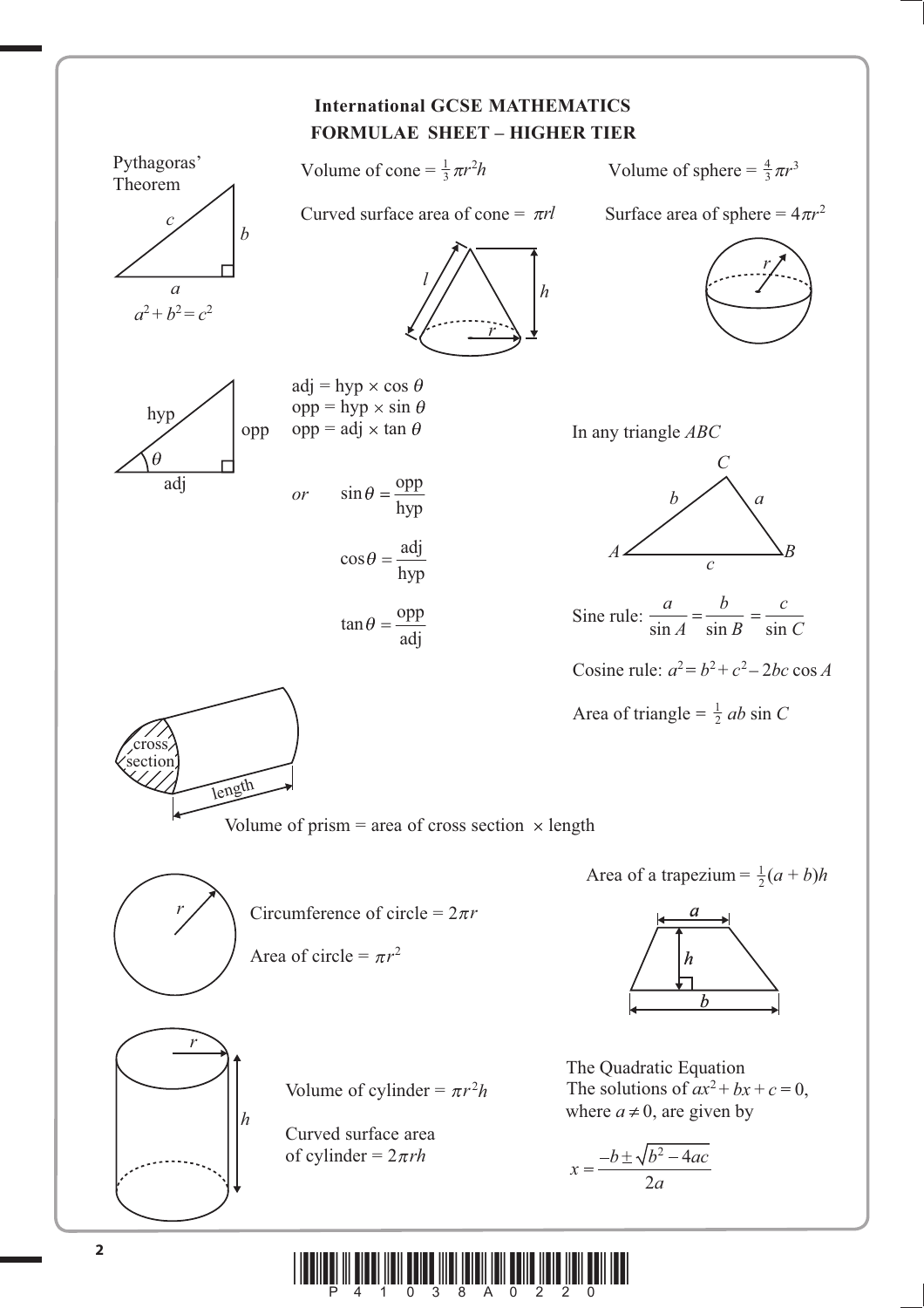### **Answer ALL TWENTY ONE questions.**

**Write your answers in the spaces provided.**

**You must write down all stages in your working.**

**1** Here is a biased 5-sided spinner.



 When the spinner is spun, it can land on red, blue, black, white or green. The probability that it lands on red, blue, black or white is given in the table.

| Colour      | red      | blue | black | white | green |
|-------------|----------|------|-------|-------|-------|
| Probability | $0.18\,$ | 0.20 | 0.23  | 0.22  |       |

George spins the spinner once.

(a) Work out the probability that the spinner lands on green.

**(2)**

..............................................................

Heena spins the spinner 40 times.

(b) Work out an estimate for the number of times the spinner lands on blue.

.............................................................. **(2)**

**(Total for Question 1 is 4 marks)**



**3**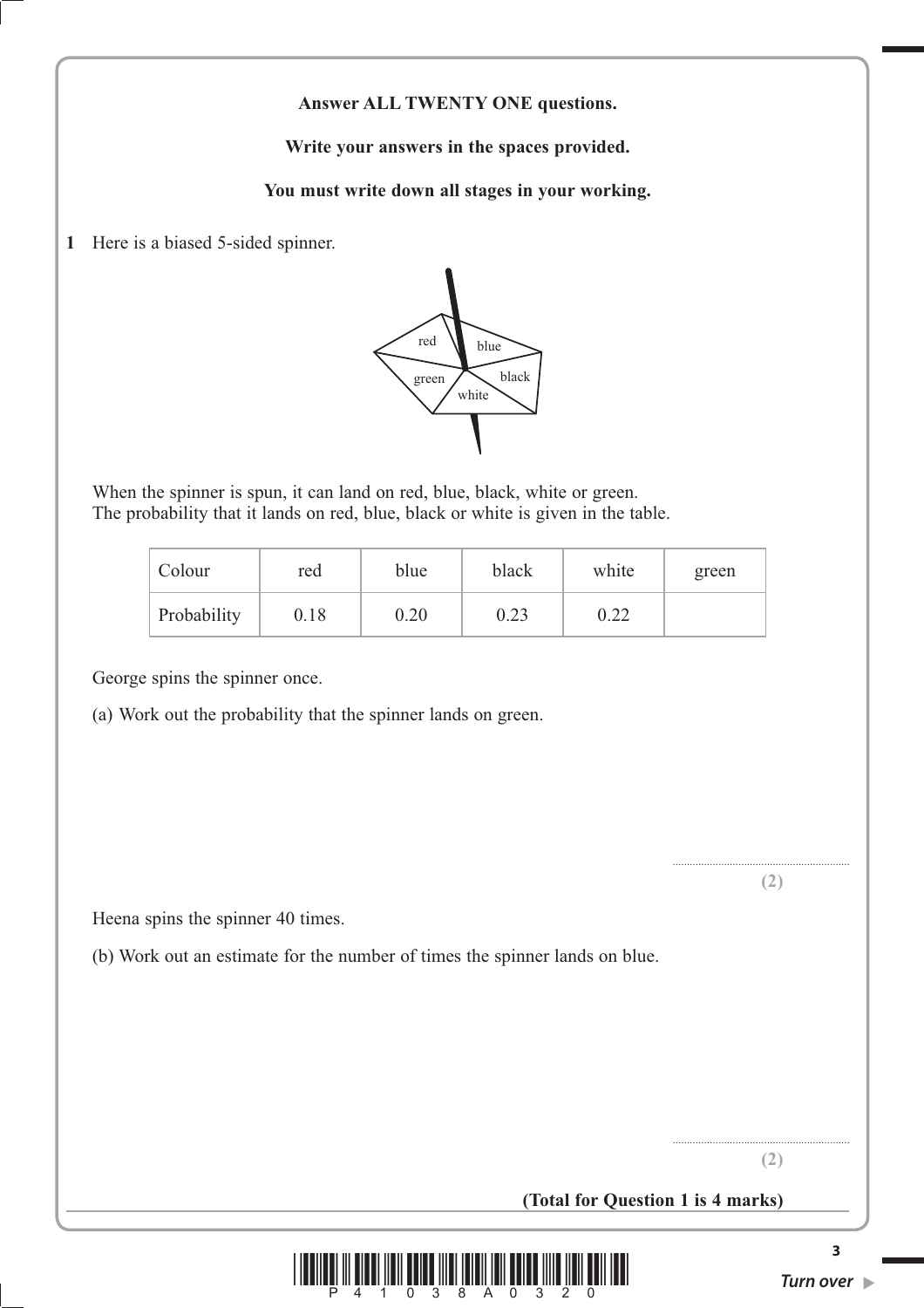**2** Rectangle **A** has a width of *x* metres and a height of  $(x + 2)$  metres. Rectangle **B** has a width of 2*x* metres and a height of 4*x* metres.



The perimeter of rectangle **A** is equal to the perimeter of rectangle **B**.

(i) Use this information to write down an equation in *x*.

(ii) Find the value of *x*.

**(Total for Question 2 is 4 marks)**

*x* = ..........................................................................................................

..........................................................................................................

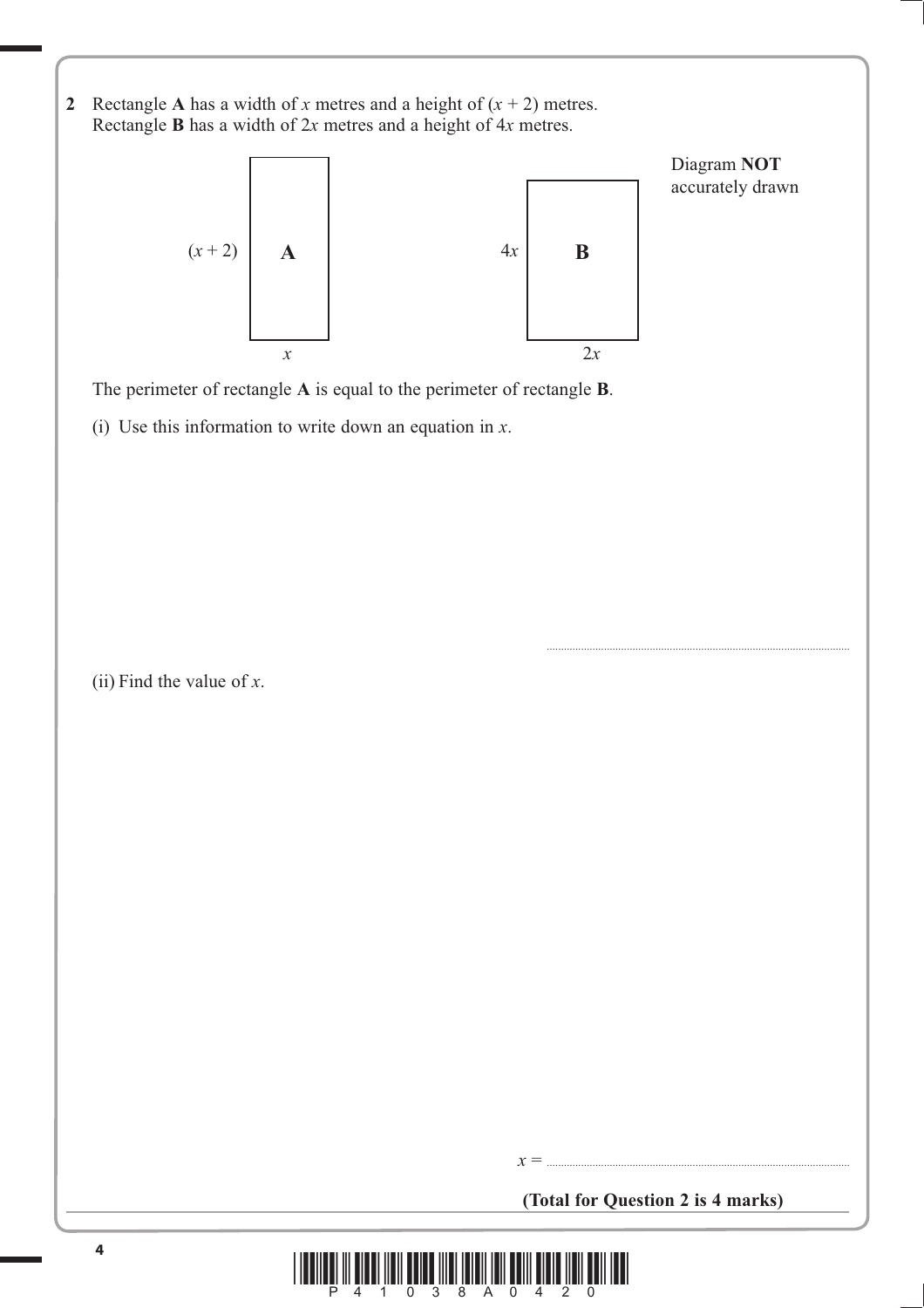| $\mathbf{3}$ | Joseph travels to work each day by train.<br>The weekly cost of his train journey is £45<br>Joseph's weekly pay is £625 |
|--------------|-------------------------------------------------------------------------------------------------------------------------|
|              | (a) Work out 45 as a percentage of 625                                                                                  |
|              |                                                                                                                         |
|              |                                                                                                                         |
|              |                                                                                                                         |
|              | (2)                                                                                                                     |
|              | (b) The weekly cost of his train journey increases by 8%.<br>Increase £45 by 8%.                                        |
|              |                                                                                                                         |
|              |                                                                                                                         |
|              |                                                                                                                         |
|              | (3)                                                                                                                     |
|              | (c) Joseph's weekly pay increases to £640                                                                               |
|              | Calculate the percentage increase from 625 to 640                                                                       |
|              |                                                                                                                         |
|              |                                                                                                                         |
|              |                                                                                                                         |
|              | $\frac{0}{0}$<br>(3)                                                                                                    |
|              | (d) Joseph decides to cycle to work.<br>He cycles 18 km to work.                                                        |
|              | His journey to work takes 1 hour 20 minutes.                                                                            |
|              | Calculate his average speed in kilometres per hour.                                                                     |
|              |                                                                                                                         |
|              |                                                                                                                         |
|              | km/h                                                                                                                    |
|              | (3)                                                                                                                     |
|              | (Total for Question 3 is 11 marks)                                                                                      |
|              | 5                                                                                                                       |
|              | Turn over $\blacktriangleright$<br>3<br>8<br>$\Omega$<br>A 0                                                            |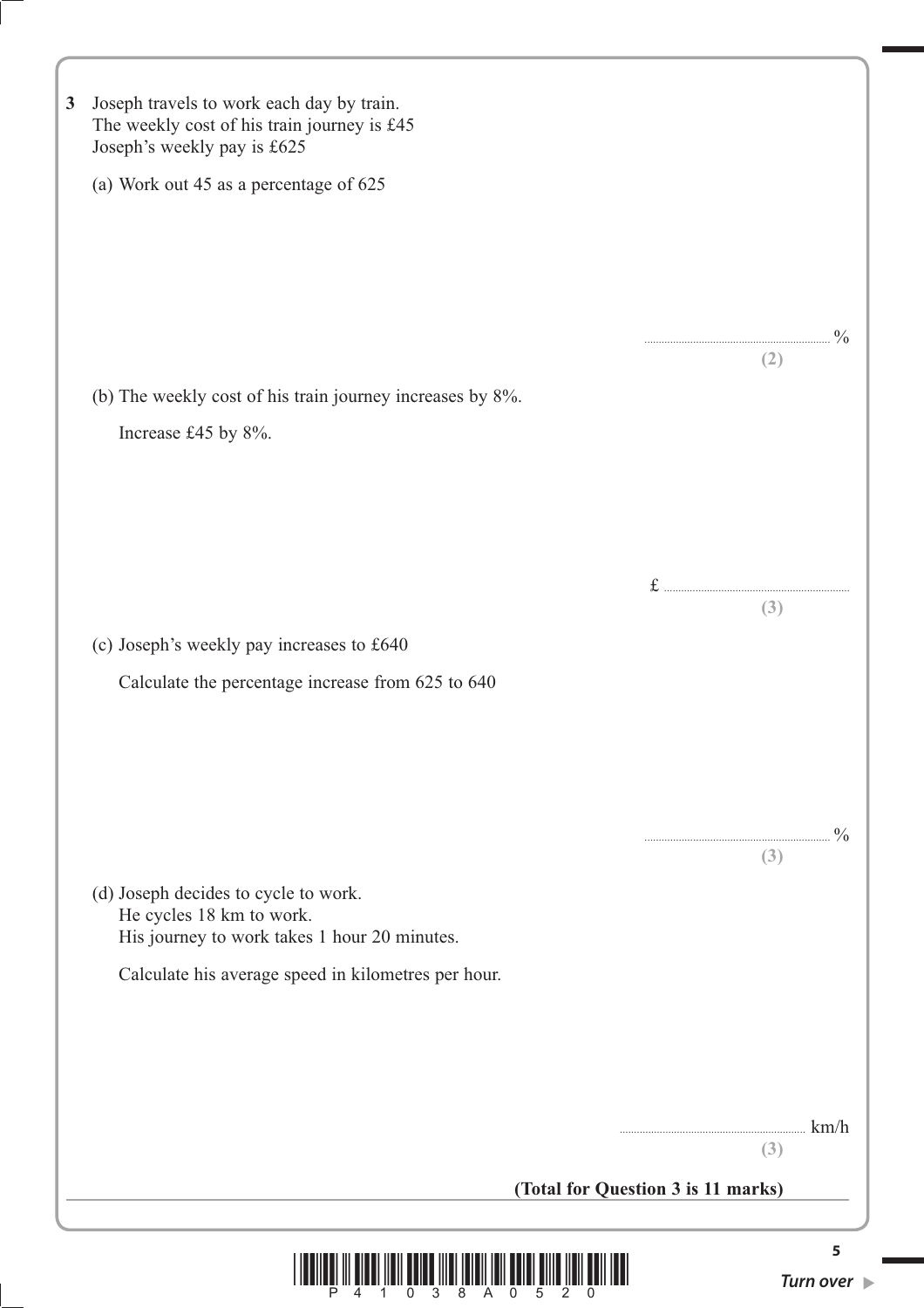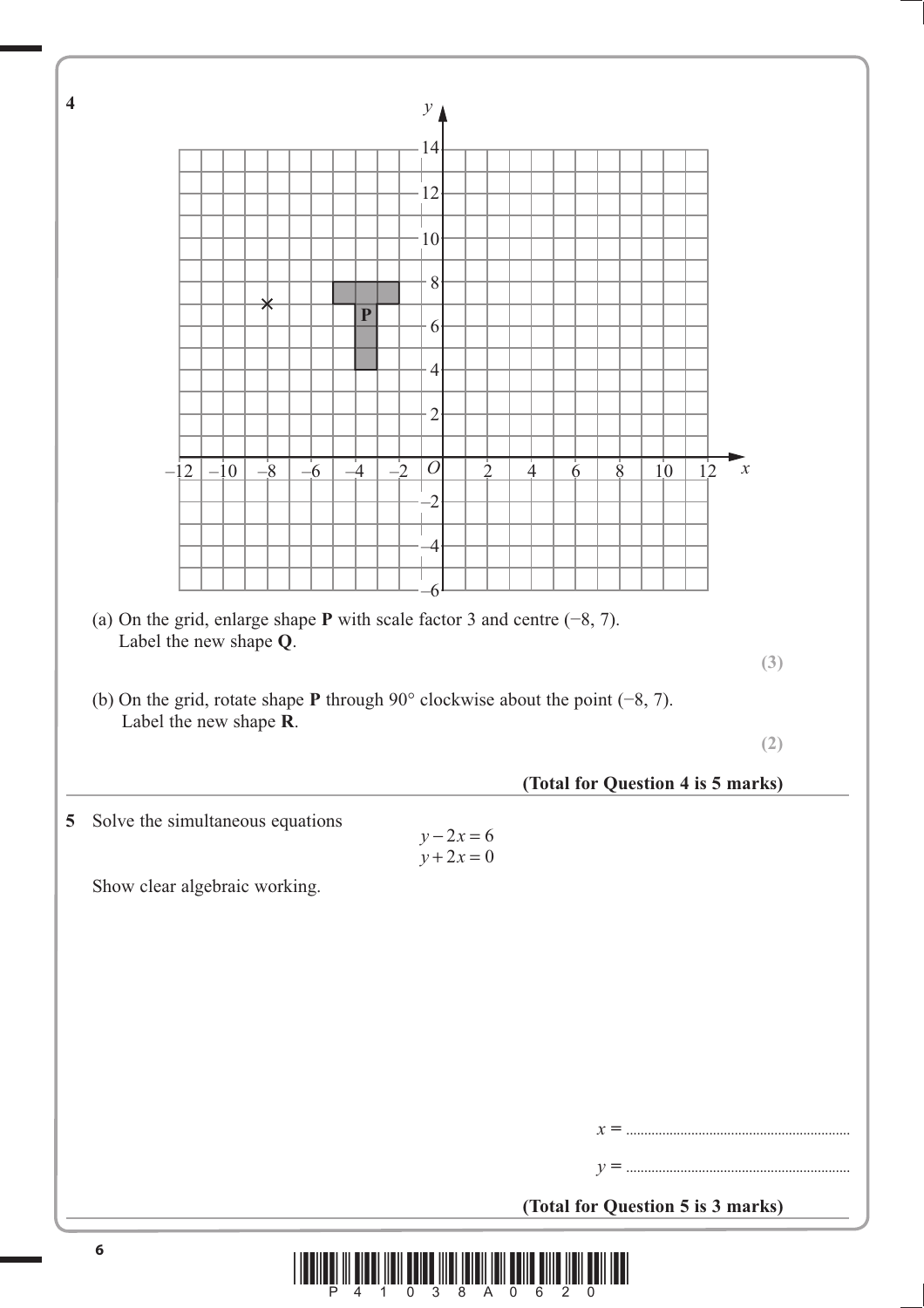**6** A school has 60 teachers.

 The table shows information about the distances, in km, the teachers travel to school each day.

| Distance (d km)       | <b>Frequency</b> |
|-----------------------|------------------|
| $0 < d \leqslant 5$   | 12               |
| $5 < d \leqslant 10$  | 6                |
| $10 < d \leq 15$      | 4                |
| $15 < d \le 20$       | 6                |
| $20 < d \leqslant 25$ | 14               |
| $25 < d \leq 30$      | 18               |

(a) Write down the modal class.

 (b) Work out an estimate for the total distance travelled to school by the 60 teachers each day.

**..............................................................** km

**..............................................................**

**..............................................................**

**(1)**

**(3)**

**(Total for Question 6 is 4 marks)**

**7** (i) Solve the inequalities  $-2 < x + 2 \le 5$ 

(ii) On the number line, represent the solution to part (i).



**(Total for Question 7 is 4 marks)**

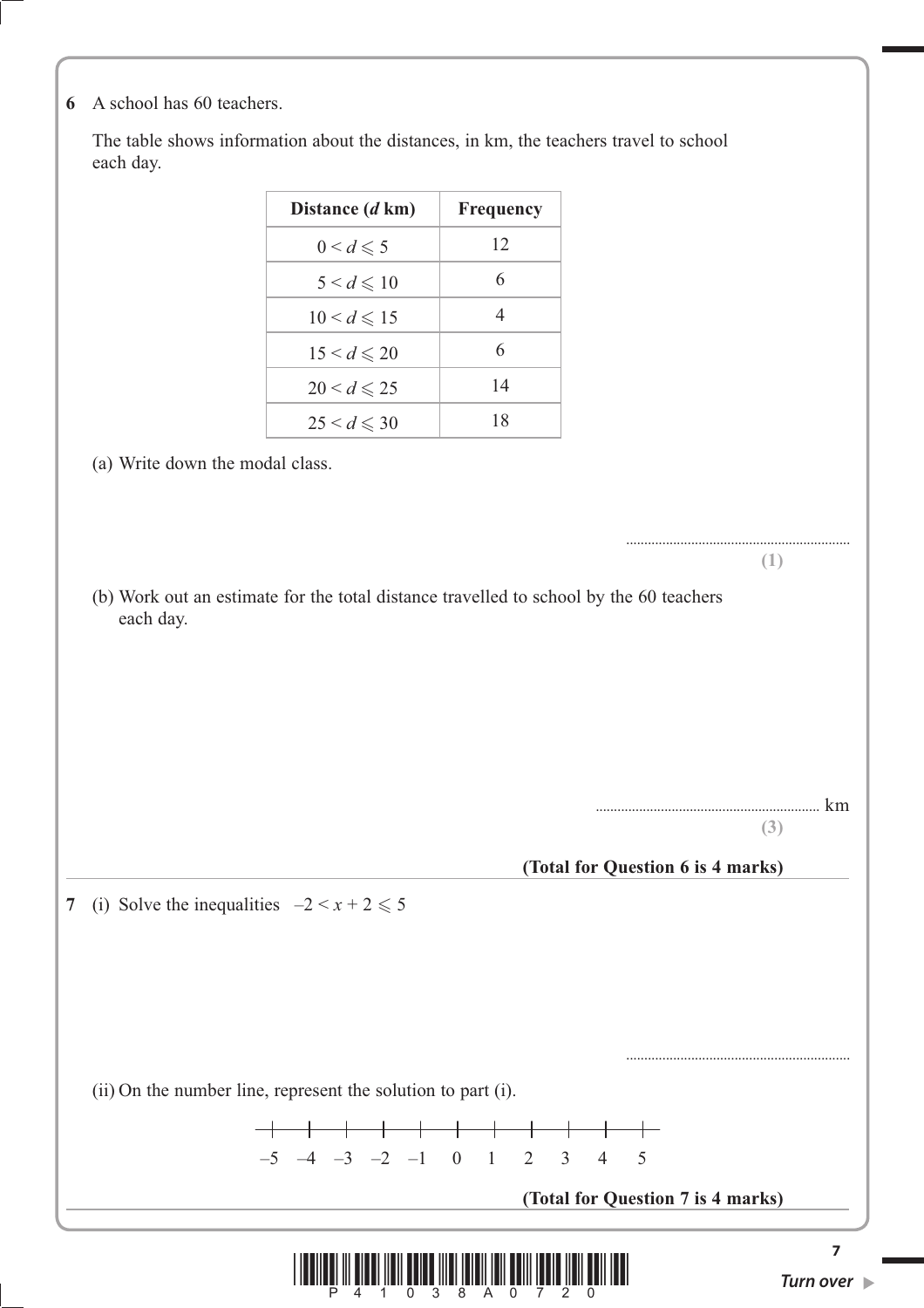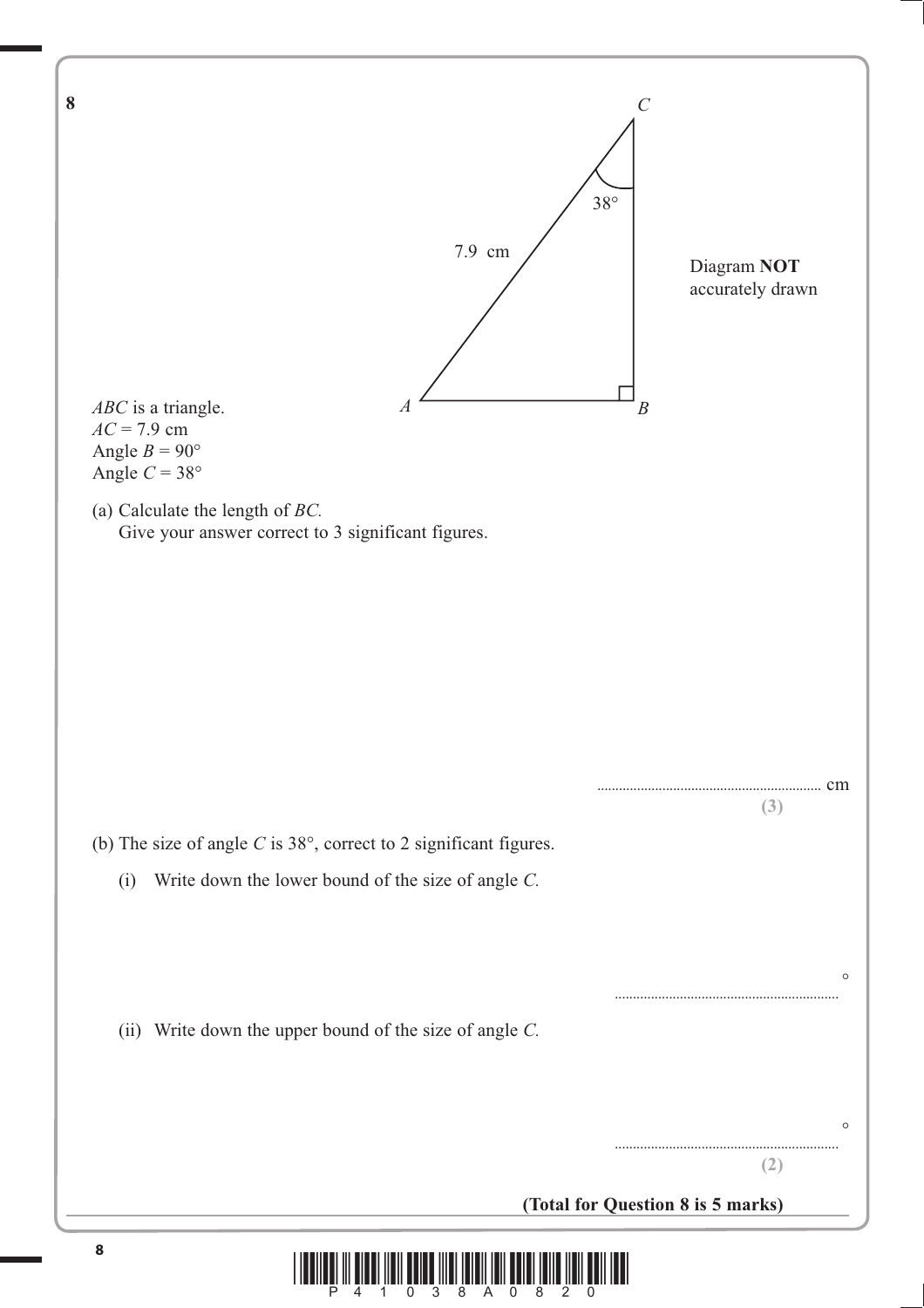**9** The table shows the diameters, in kilometres, of five planets.

| <b>Planet</b> | Diameter (km)       |
|---------------|---------------------|
| Venus         | $1.2 \times 10^{4}$ |
| Jupiter       | $1.4 \times 10^{5}$ |
| Neptune       | $5.0 \times 10^{4}$ |
| Mars          | $6.8 \times 10^{3}$ |
| Saturn        | $1.2 \times 10^{5}$ |

- (a) Which of these planets has the smallest diameter?
- (b) Calculate the difference, in kilometres, between the diameter of Saturn and the diameter of Neptune. Give your answer in standard form.

The diameter of the Moon is  $3.5 \times 10^3$  km. The diameter of the Sun is  $1.4 \times 10^6$  km.

 (c) Calculate the ratio of the diameter of the Moon to the diameter of the Sun. Give your answer in the form 1 : *n*

**(Total for Question 9 is 5 marks)**



.............................................................. **(1)**

.............................................................. km

**(2)**

.............................................................. **(2)**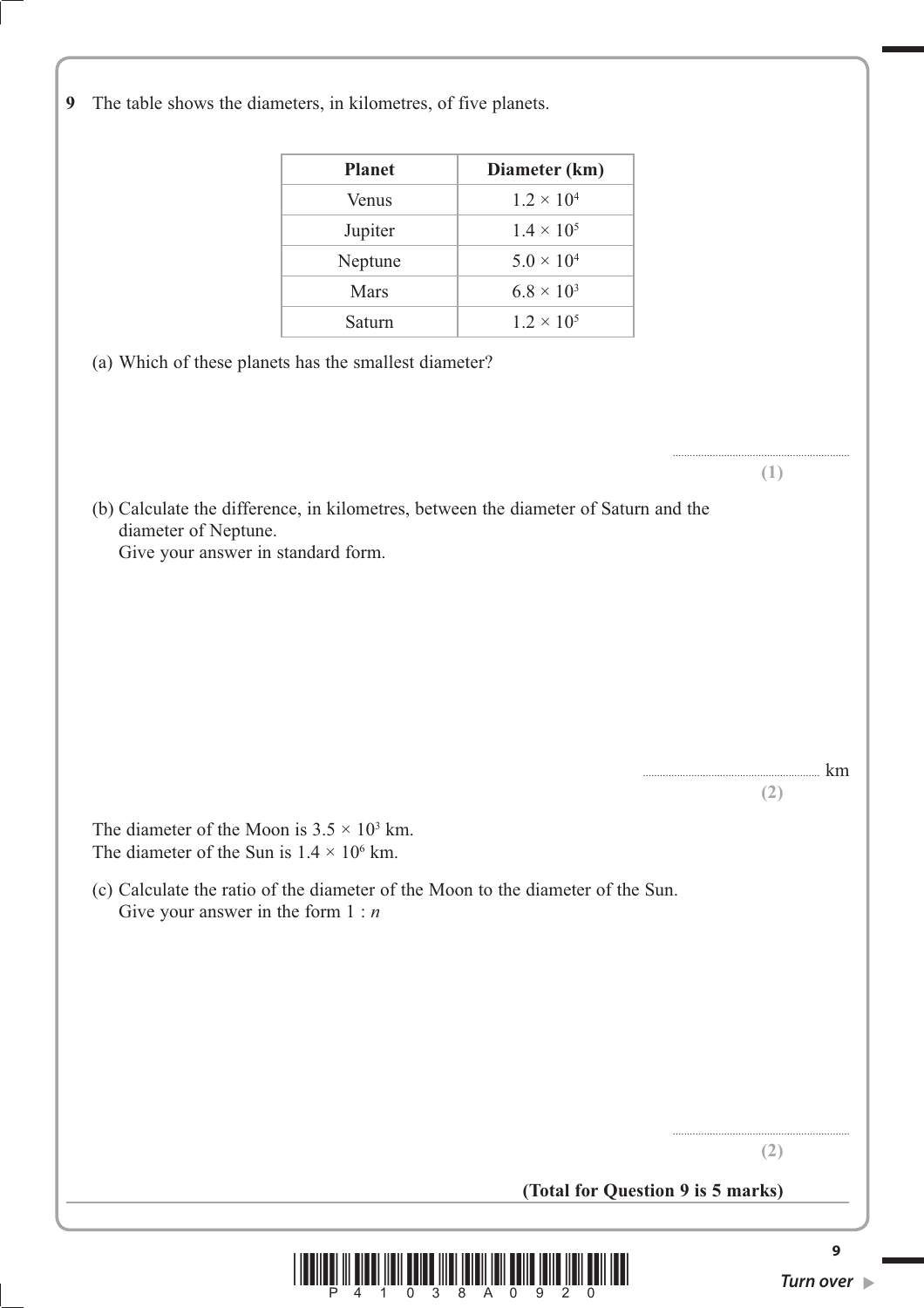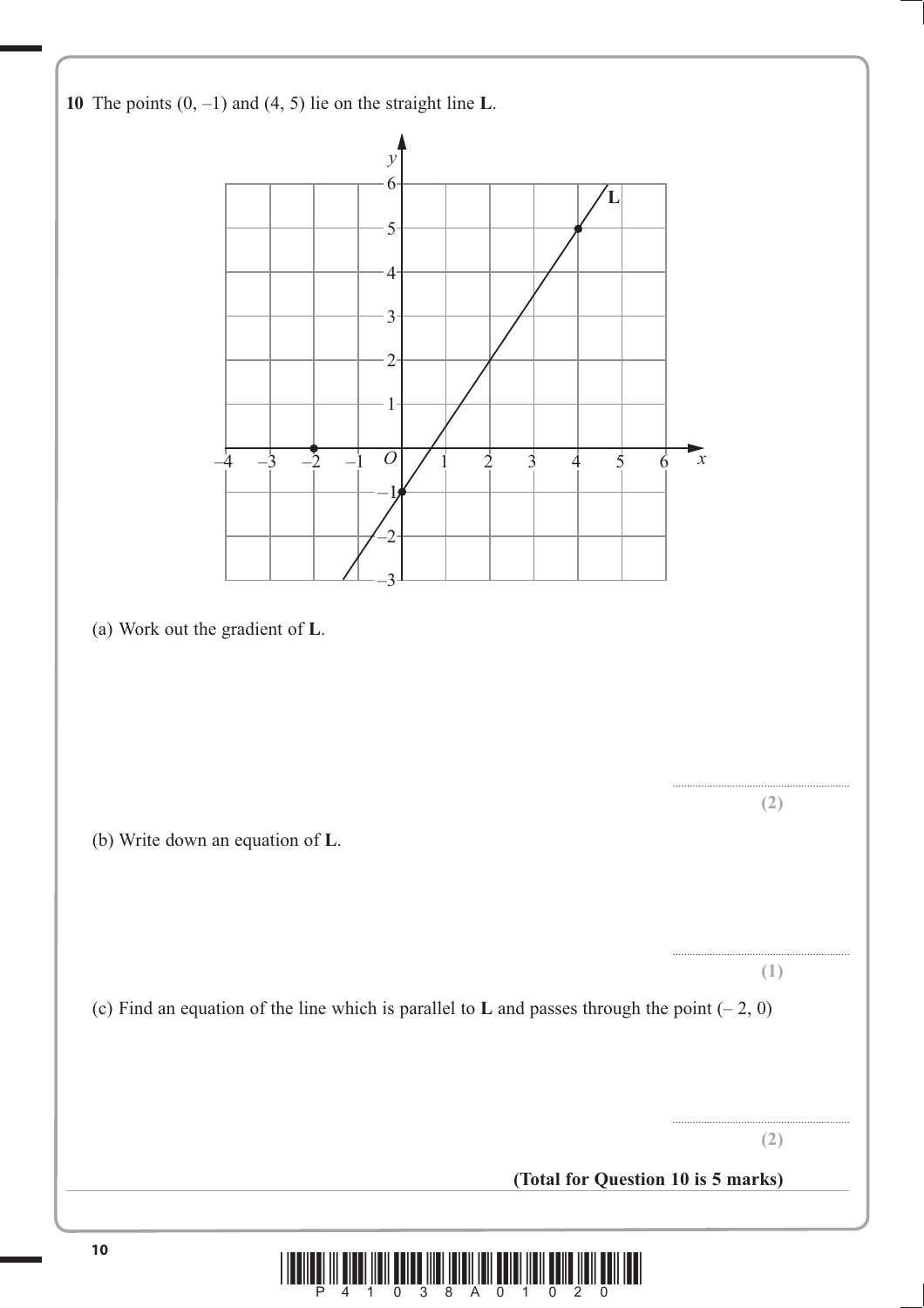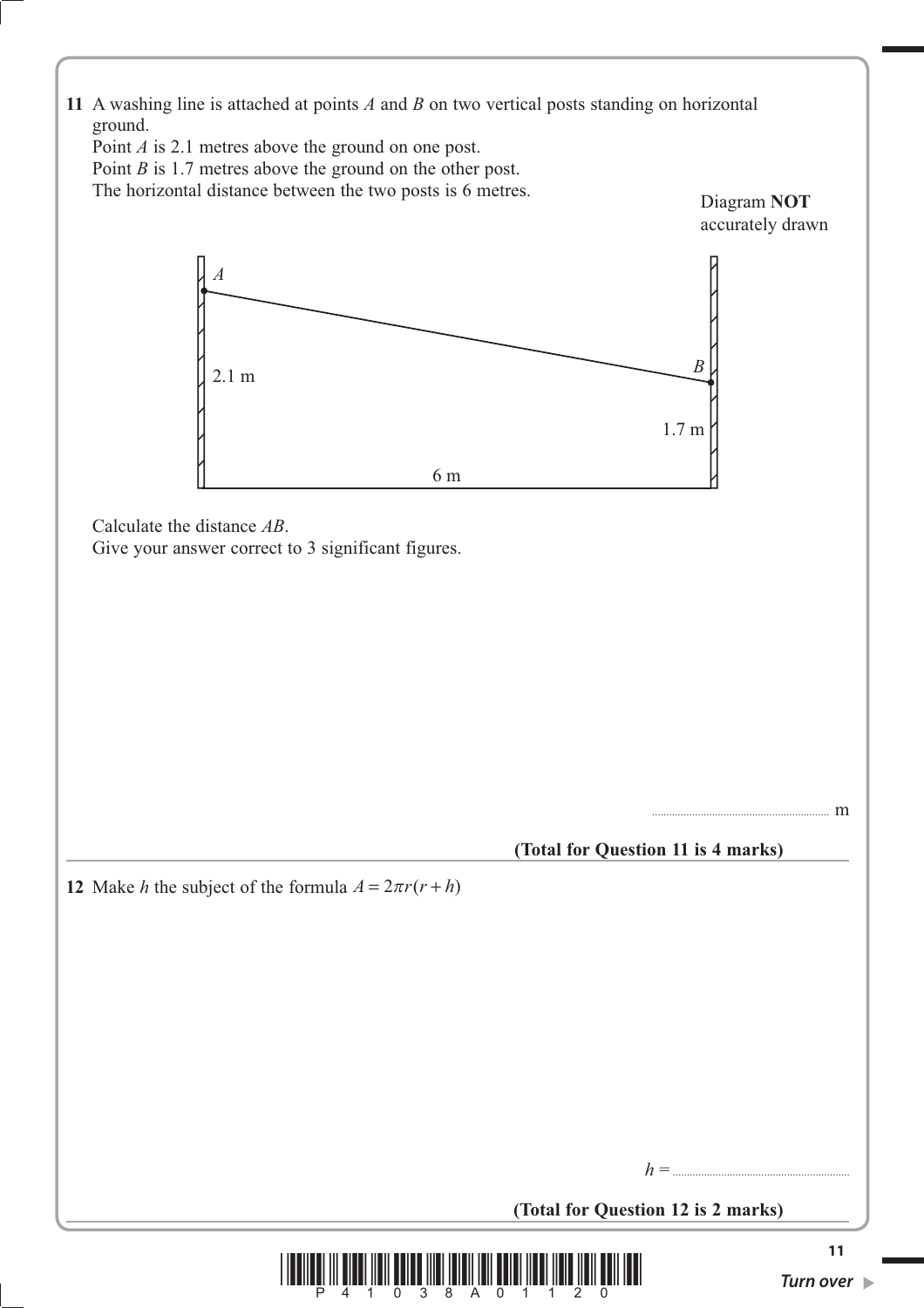| Time ( <i>t</i> minutes) | Number of students |
|--------------------------|--------------------|
| $0 \leq t \leq 2$        | 20                 |
| $2 \leq t \leq 10$       | 120                |
| $10 < t \le 15$          | 60                 |
| $15 < t \le 20$          |                    |
| $20 < t \le 30$          | 30                 |

**13** The incomplete table and histogram show information about the lengths of time, *t* minutes, students spent waiting for their school bus one morning.

(i) Use the histogram to complete the table.

(ii) Use the table to complete the histogram.

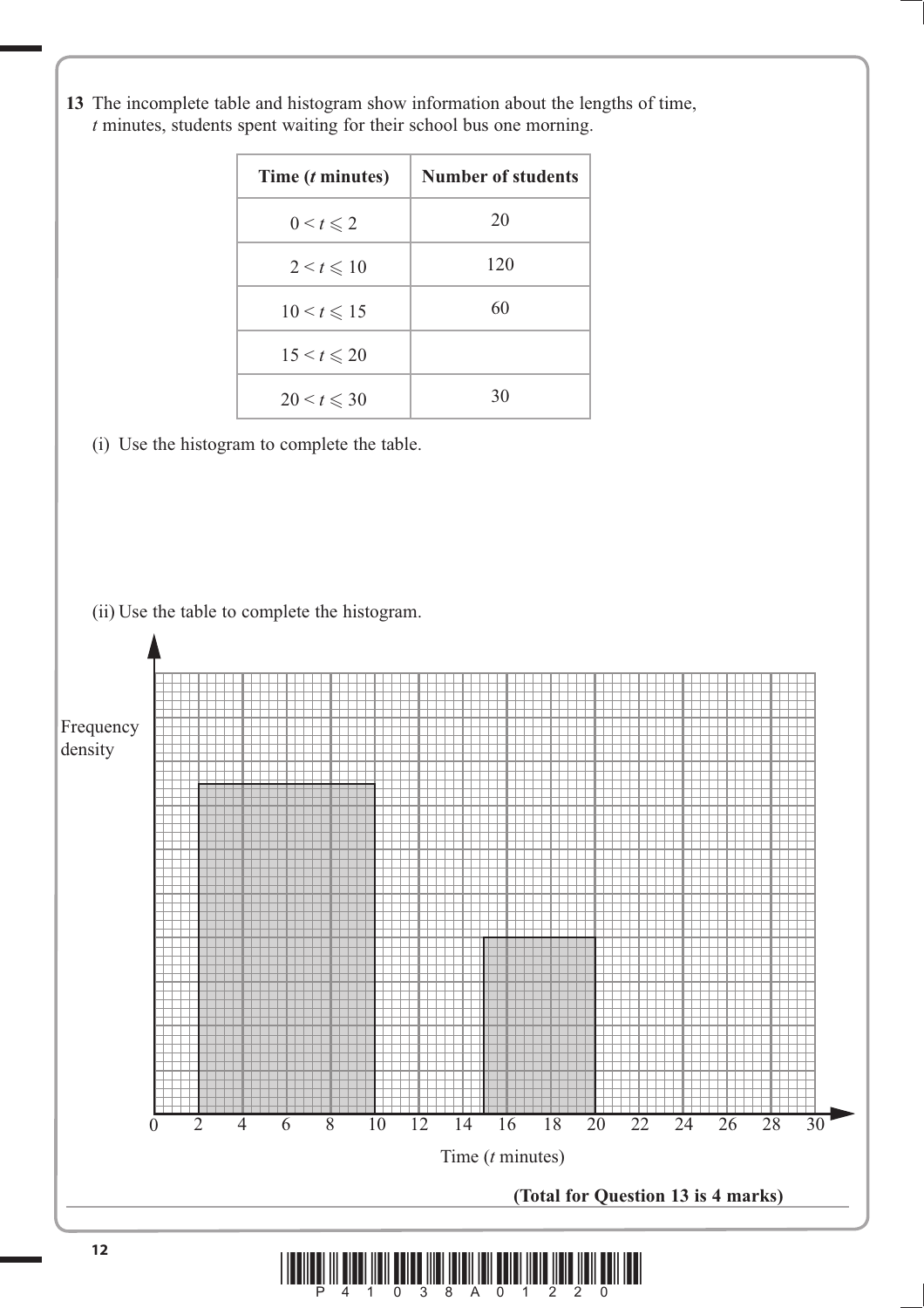**14** A target has a black circle and a white region. Arrows can hit the black circle, the white region or miss the target.

Peter shoots two arrows at the target.

 On each shot, the probability that Peter's arrow misses the target is 0.1 On each shot, the probability that Peter's arrow hits the white region is twice the probability that it hits the black circle.





-3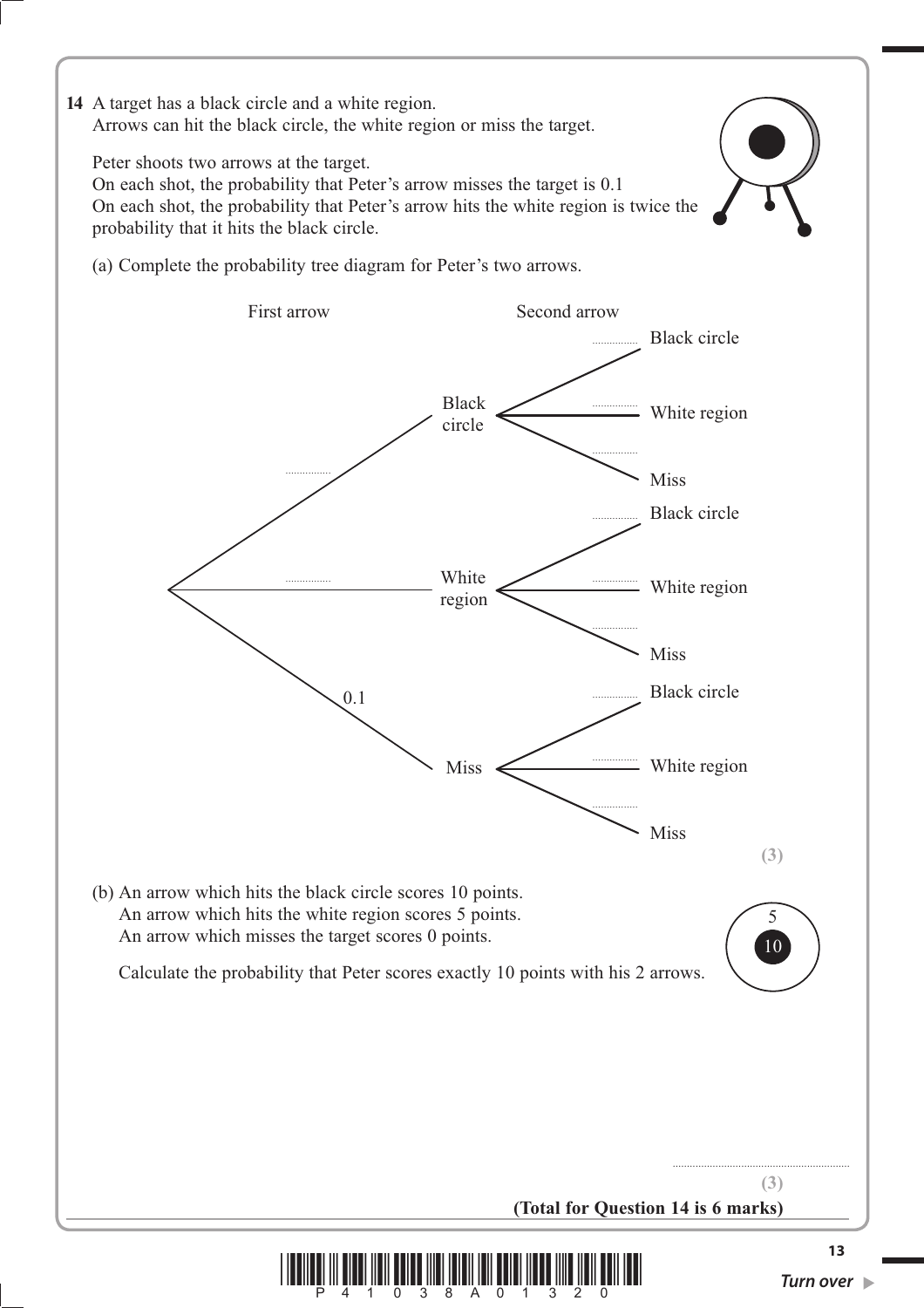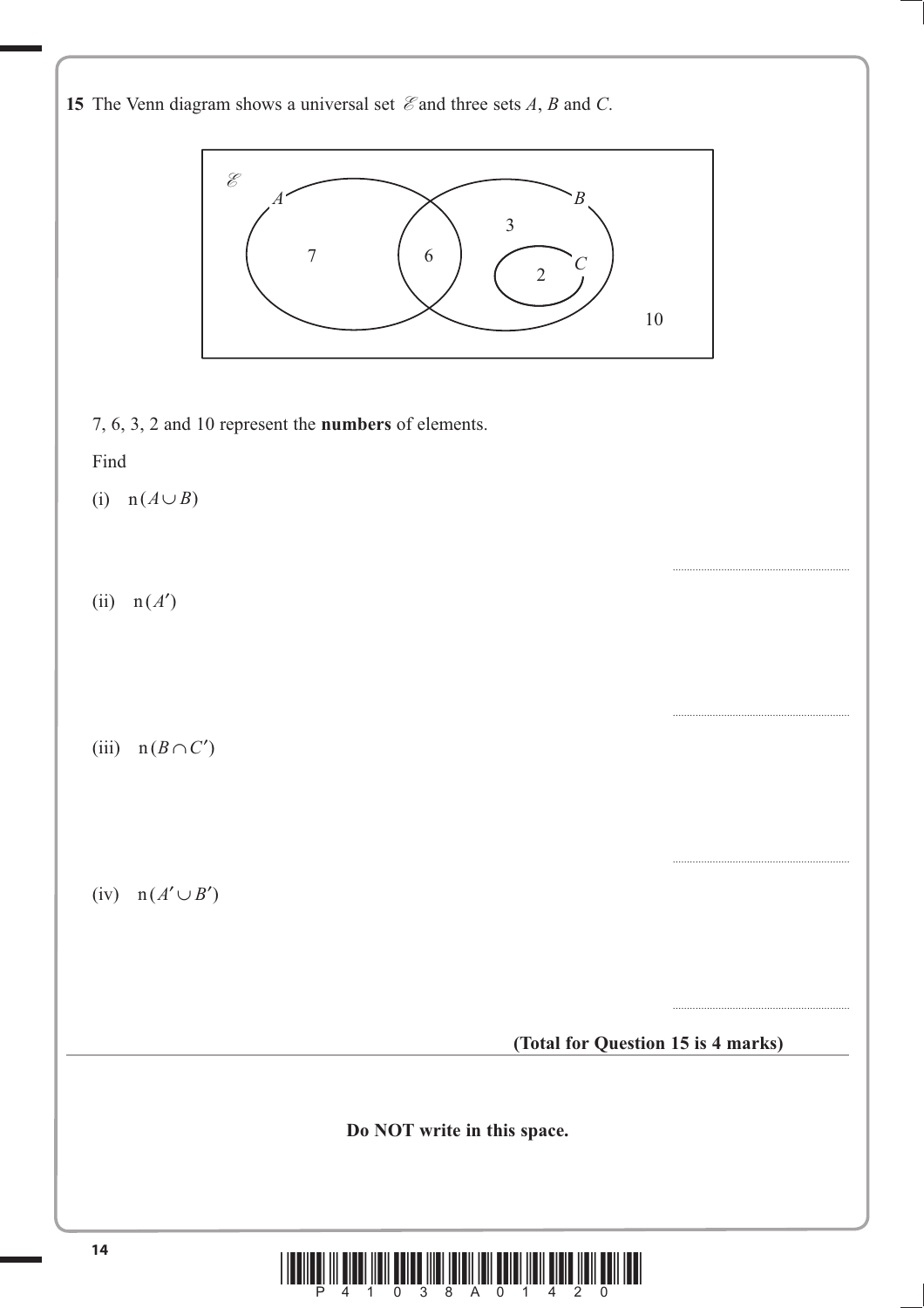

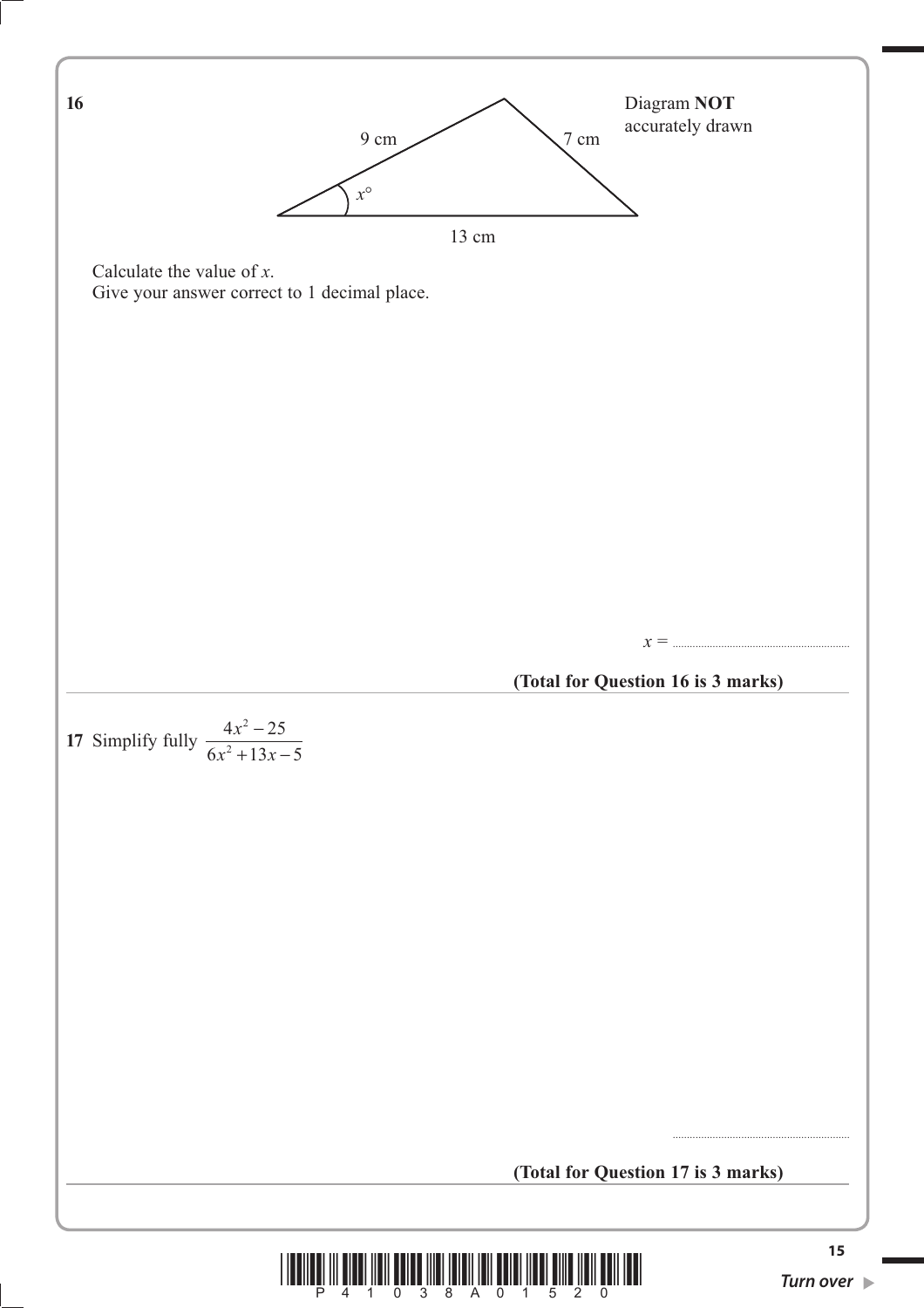

**(3)**

**(4)**

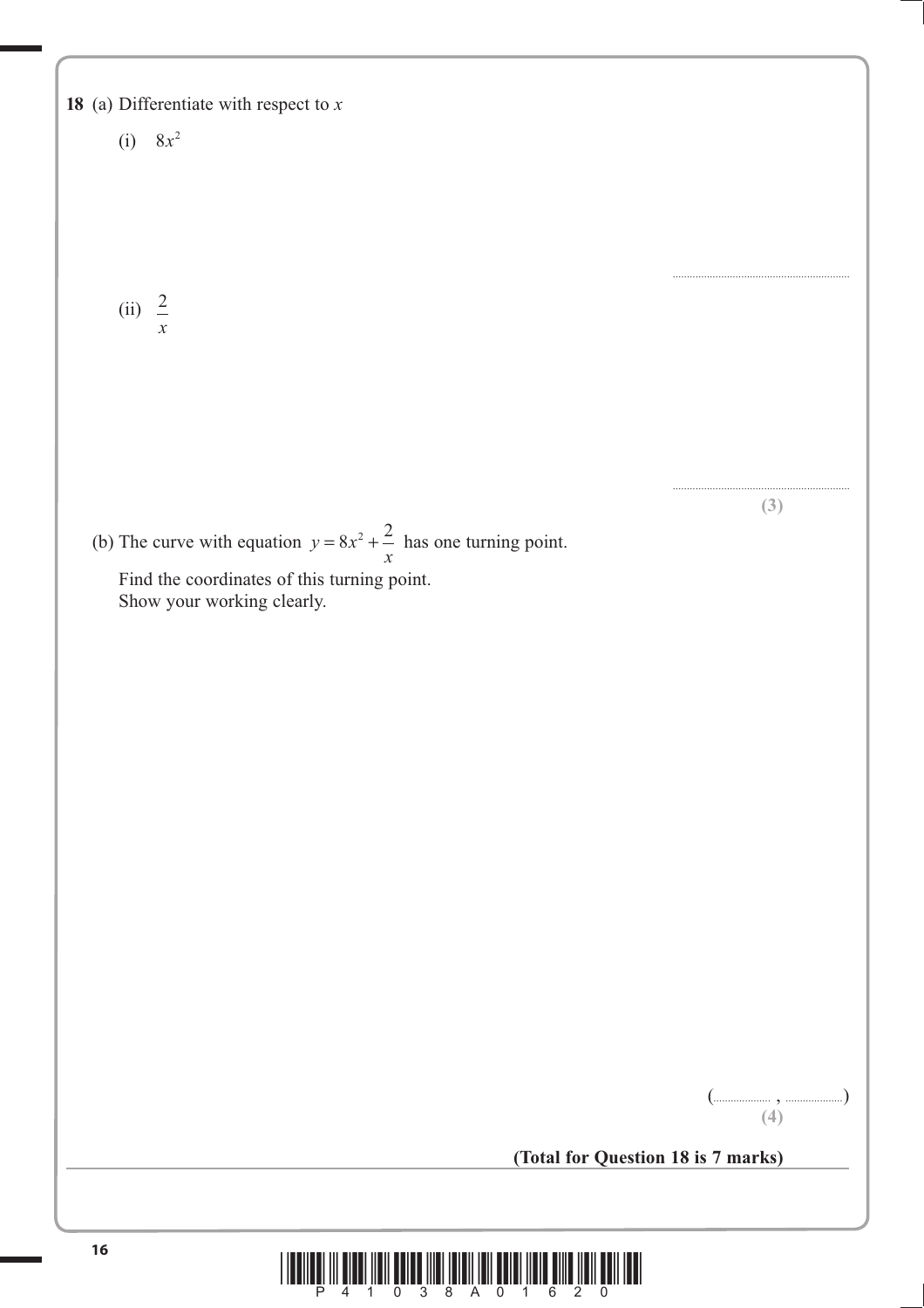

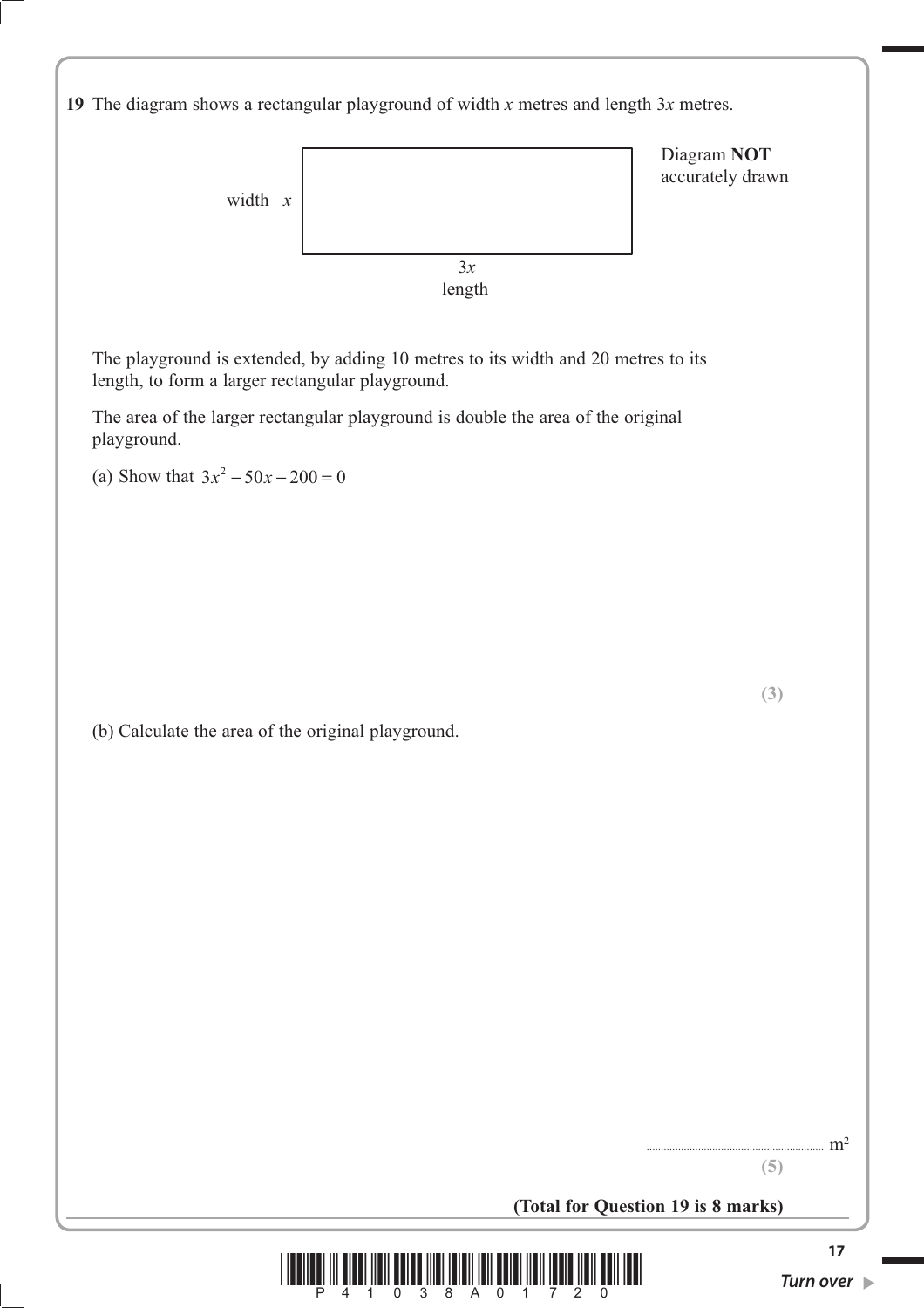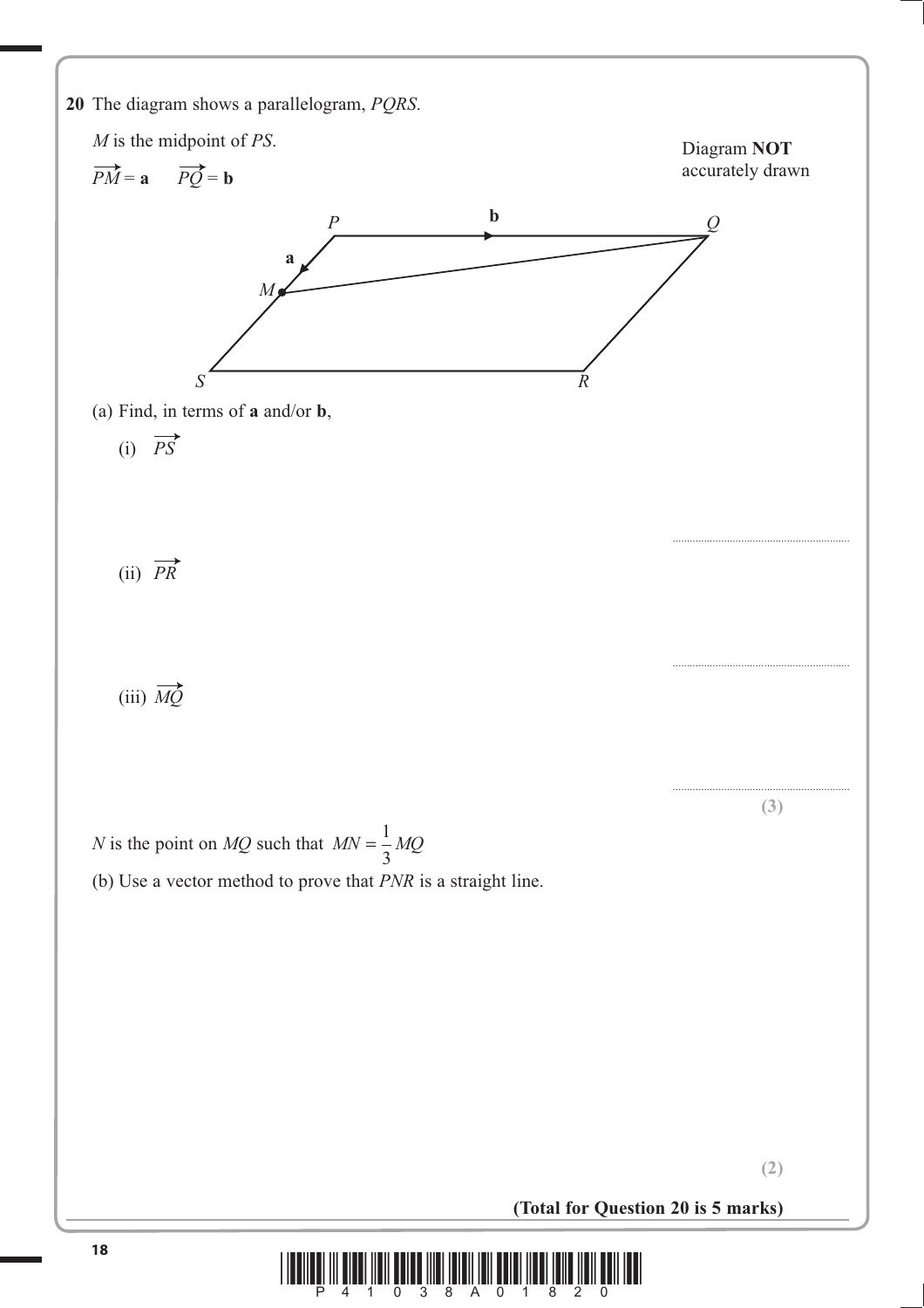



 $\circ$